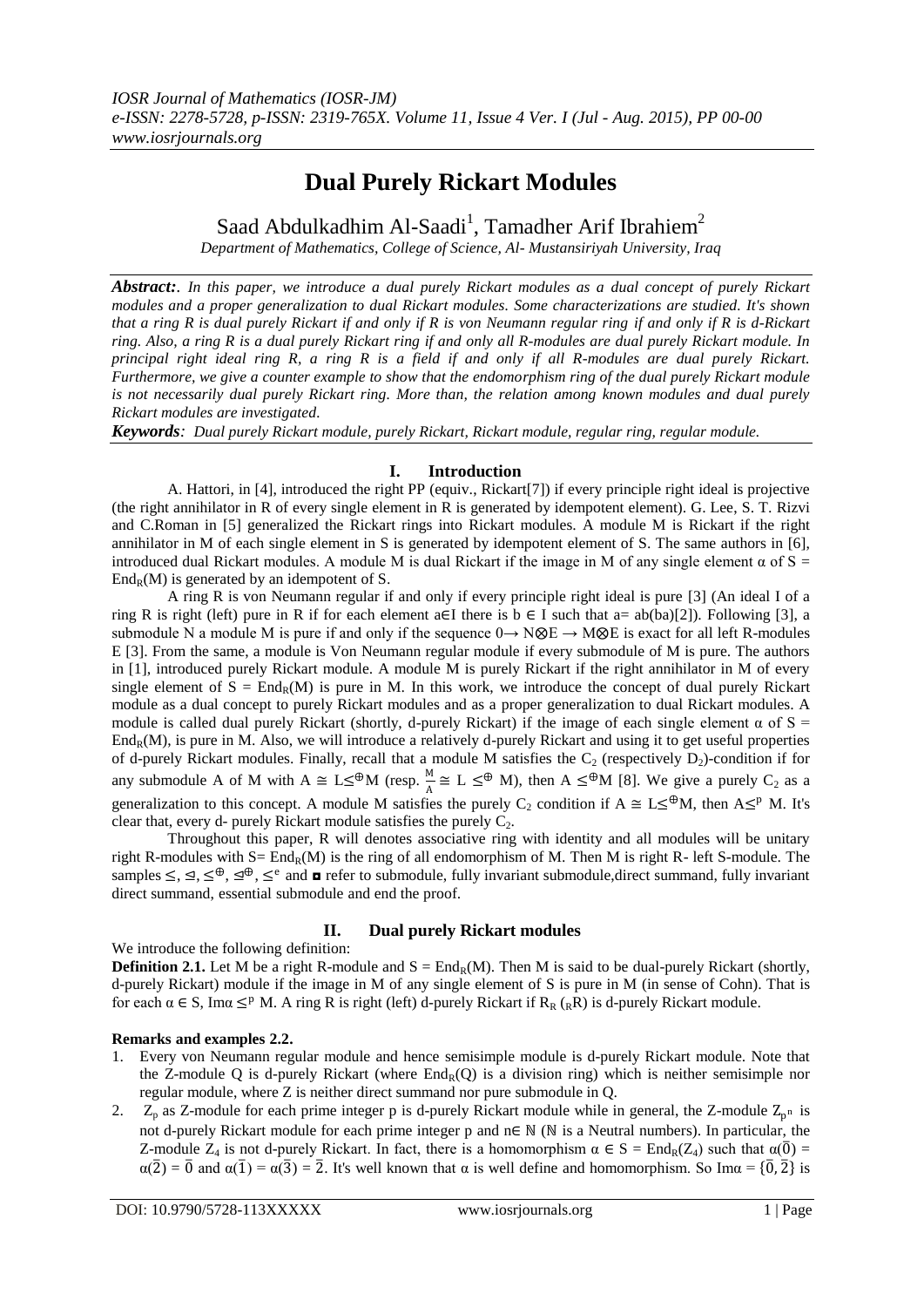not pure submodule in Z<sub>4</sub>. Also, the Z-module Z is principle ideal ring of the form nZ, but for each  $0 \neq n \in$ Z, nZ is not pure in Z. Hence the Z-module Z is not d-purely Rickart (see Proposition (2.3)).

- 3. Every d-Rickart module is d-purely Rickart modules. But the converse is not true in general. In fact, the ring  $R = \prod_{n=1}^{\infty} Z_2$  is von Neumann regular [6, Example 2.28] and so R is d-purely Rickart ring (see Corollary (2.4)). Hence the module  $M = R^{(R)}$  is d-purely Rickart module (see Proposition 3.9). But M is not d-Rickart module [6, Example 3.9].
- 4. If  $M \cong N$  with M is a d-purely Rickart module, then so is the module N. **Proof.** Suppose that  $M \cong N$  with M is a d-purely Rickart module. Let  $S = \text{End}_R(M)$  and  $H = \text{End}_R(N)$ . Hence there is an isomorphism  $\psi$  : S  $\rightarrow$  H such that  $\psi(\lambda) = \alpha \lambda \alpha^{-1}$  where  $\alpha$  : M  $\rightarrow$  N is an isomorphism and λ∈ S. Now, let β be an arbitrary element in H. Then  $β(N) = ψ(μ)(N)$  for some  $μ ∈ S$ . Then  $β(N) = (αμα^{-1})$ <sup>1</sup>)(N) =  $\alpha(\mu(M))$ . But  $\mu(M) \leq^p M$  where M is d-purely Rickart, hence  $\beta(N) = \alpha(\mu(M)) \leq^p N$  where  $\alpha$  is an isomorphism. ◘

Firstly, the next result gives a new characterization to d-purely Rickart ring

**Proposition 2.3.** A ring R is right (left) d-purely Rickart if and only if every principle right (left) ideal is pure in R if and only if every principle right (left) ideal is direct summand of R.

**Proof.** Let I = aR be a principle right ideal in a right d-purely Rickart ring R. Then there is an epimorphism  $\alpha$ : R→R such that  $\alpha(r)$  = ar for each  $r \in R$ . So,  $aR = Im\alpha \leq^p R$ . Conversely, for all  $a \in R$ , aR is principle right ideal. By hypothesis, aR is a pure right ideal in R. Hence R is regular ring and so R is d- Rickart[6]. Therefore R is purely Rickart ring. The last statement follows from  $(3,$  Theorem  $(2.1)$ , Ch.3]).  $\blacksquare$ 

 It's known that a ring R is von Neumann regular if and only if every principle right (left) ideal is pure [3, Theorem 2.1, Ch.3]. Following [6, Remark 2.2],  $R_R$  is d-Rickart module if and only if R is a von Neumann regular ring. From this fact and as a corollary to Proposition (2.3)), the following corollary is an obvious.

**Corollary 2.4.** The following conditions are equivalent for a ring R:

- a. R is a d-purely Rickart ring;
- b. R is a von Neumann regular ring;
- c. R is a d-Rickart ring.

 In general, the purely Rickart modules and d-purely Rickart modules are different. In fact the Z-module Z is purely Rickart which is not d-purely Rickart while  $Z_{p^{\infty}}$  is d-purely Rickart Z-module which is not purely Rickart Z-module. It's well known that every regular ring is Rickart and hence is purely Rickart ring, so we have the following remark

**Remark 2.5.** Every d-purely Rickart ring is purely Rickart but not conversely. In fact, the ring of integers Z is purely Rickart [1] which is not d-purely Rickart.

 We mention that every semisimple ring is d-purely Rickart but the converse is not true in general. Here we give a condition under which semisimple and d-purely Rickart rings are equivalent. Before that, a ring R is principle right ideal (simply, pri) if every right ideal in R is principle.

**Corollary 2.6.** A ring R is right semisimple if and only R is a d-purely Rickart and pri ring.

 $\Rightarrow$ ) Let I be a right ideal in R, by hypothesis, I = eR for some  $e^2 = e \in R$ . Hence R is pri and I  $\leq^p R$ . Thus by Proposition (2.3), R is right d-purely Rickart ring and pri.

 $\Leftarrow$ ) Let I be a right ideal in I. By hypothesis and Proposition (2.3), R is a right semisimple ring.  $\Box$ 

 It's well known that a right R-module M is an epi-retractable if every submodule of M is a homomorphic image of M [3]. Indeed, the Z-module Z is epi-retractable which is not regular module while the Z-module  $Z_6$  is regular which is not epi-retractable module. We assert that every regular module is d-purely Rickart but the converse is not true in general. The following result answer when the converse is true.

**Proposition 2.7.** Let M be an epi-retractable module. Then M is d-purely Rickart module if and only if M is von Neumann regular module

**Proof.** Suppose that M is a d-purely Rickart module and  $N \leq M$ . Since M is an epi-retractable module, then  $N =$  $\alpha(M)$  for some  $\alpha \in S = \text{End}_R(M)$ . By hypothesis, M is a d-purely Rickart module, then  $N = \alpha(M) \leq^p M$ . Therefore, M is a von Neumann regular module. Conversely, follows from the Remarks and examples (2.2(1)). ◘

 The proof of the following corollary follows from Proposition (2.7) and [1, Remarks and examples  $(2.2(4))$ ]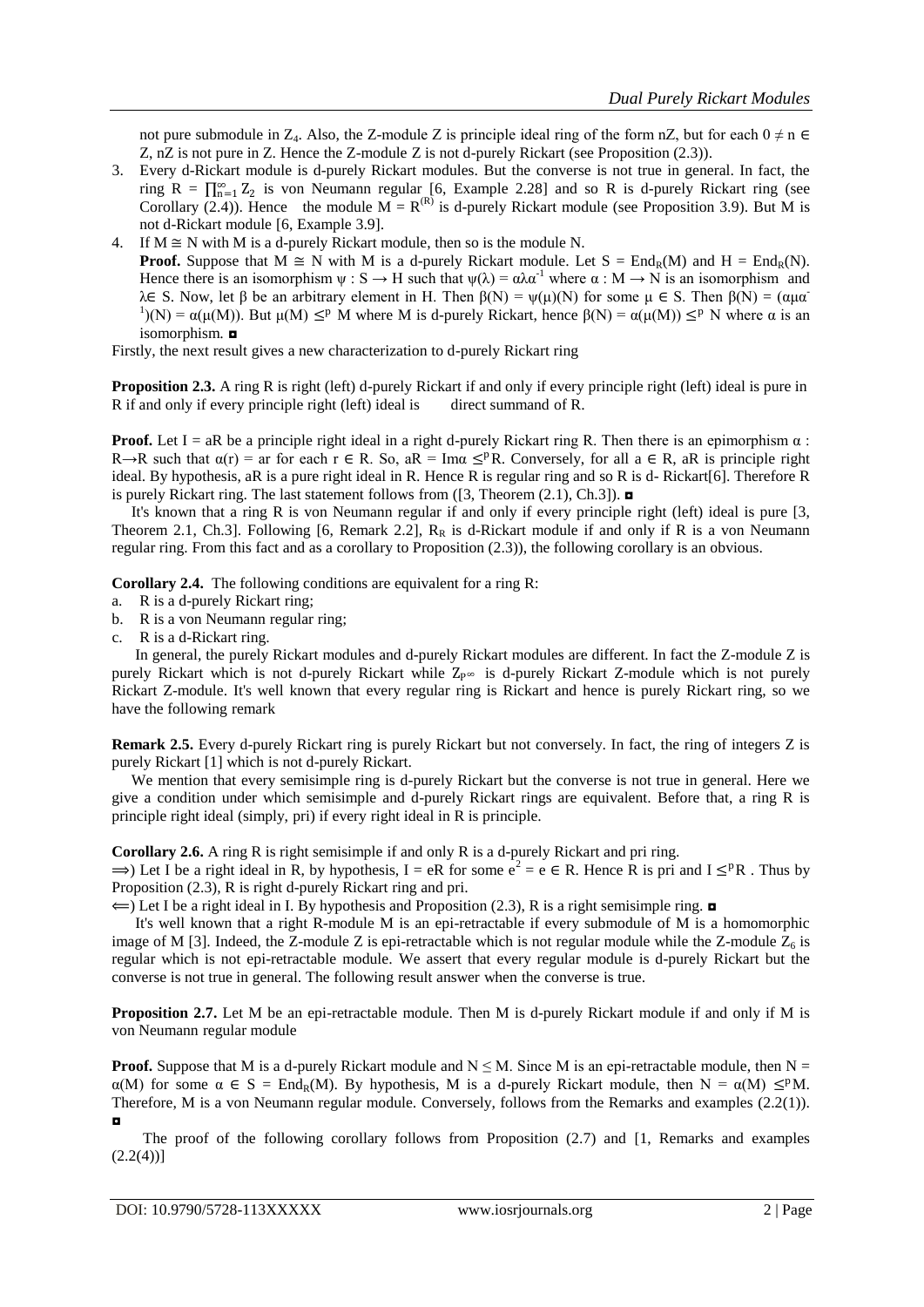**Corollary 2.8.** If a module M is an epi-retractable and d-purely Rickart then M is purely Rickart module.

Recall that an exact sequence of right R-modules  $0 \to N \to M \to F \to 0$  is pure if and only if for every left R-module D, the sequence  $0 \rightarrow N \otimes D \rightarrow M \otimes D \rightarrow F \otimes D \rightarrow 0$  is an exact [3].

**Proposition 2.9.** A module M is d-purely Rickart if and only if the short exact sequence

$$
f: 0 \to \text{Im}\alpha \to M \to \frac{M}{\text{Im}\,\alpha} \to 0
$$

is pure for each  $\alpha \in S = \text{End}_{R}(M)$ .

**Proof.** The short exact sequence  $\pm$  is pure if and only if Im $\alpha \leq^p M$  for each  $\alpha \in S$  and hence if and only if M is d-purely Rickart module. ◘

**Corollary 2.10.** A module M is d-purely Rickart if and only if  $\frac{M}{\text{Im }\alpha}$  is a flat submodule of M for each  $\alpha \in S$  =  $\text{End}_{R}(M)$ .

**Proof.**  $\Leftarrow$ ) Following [3, Ch.1, Theorem 1.7] and Proposition (2.9).  $\Rightarrow$ ) Following [3, Ch.1, Corollary p.13] and Proposition (2.9).  $\Box$ 

**Corollary 2.11.** In a regular ring, every R-module is d-purely Rickart.

**Proof.** For each  $\alpha \in S = \text{End}_R(M)$ , since  $\frac{M}{Im\alpha}$  can be considered as an R-module, then  $\frac{M}{Im\alpha}$  is flat R-module since R is a regular ring [3, Ch.3, p.58]. Hence Ima  $\leq^p M$  [3, Ch.1, Theorem 1.7].

Recall that a module M is morphic if  $\frac{M}{Im\alpha} \cong \text{ker}\alpha$  for each  $\alpha \in S = \text{End}_R(M)$  [9]. From the fact, every module isomorphic to a flat module is a flat, the proof of the following corollary is clear.

**Corollary 2.12.** Let M be a morphic module. Then M is a d-purely Rickart module if and only if kerα is flat in M for each  $\alpha \in S = \text{End}_{R}(M)$ .

From [3, Ch.3, Theorem 4.2] in an exact sequence  $0 \to P \to Q \to F \to 0$  with P finitely generated and Q projective , P is pure if and only if P is a direct summand. We have the following lemma

**Lemma 2.13.** Let M be a noetherian and projective module, then the short exact sequences  $\pm$ : 0  $\rightarrow$ Ima  $\rightarrow$ M  $\rightarrow$ M  $\frac{m}{\ell m \alpha}$  → 0 for each  $\alpha \in S = \text{End}_R(M)$ , is pure if and only if £ splits.

Proof. Since M is noetherian module, then Imα is finitely generated submodule of M [5, Proposition 1.16]. So, Ima  $\leq^p$  M if and only if Ima  $\leq^{\oplus}$ M [3, Ch.3, Theorem 4.2]. Therefore £ is a pure exact sequence if and only if £ splits. ◘

**Corollary 2.14.** Let M be a noetherian and projective module. Then M is a d-purely Rickart if and only if M is a d-Rickart module.

Recall that an R-module N is pure-injective if and only if any pure exact sequence  $0 \rightarrow N \rightarrow M$  splits [2]. The following proposition shows that the properties of d-purely Rickart and d- Rickart module M are equivalent if Ima is a pure-injective submodule of M for each  $\alpha \in S = \text{End}_{R}(M)$ .

**Proposition 2.15.** Let M be a module and  $S = \text{End}_R(M)$ . If Ima is pure-injective submodule of M, then M is dpurely Rickart module if and only if M is d-Rickart module.

### **Examples 2.16.**

1. The Z-module  $Z_p$  is d-purely Rickart if and only if its d-Rickart for each n ∈ N. In particular,  $Z_4$  and  $Z_{12}$  are not d-purely Rickart.

Proof.  $Z_n$  as Z-module is pure injective since every finite module is pure injective, and then Im $\alpha$  for each  $\alpha \in S$  is pure injective for each n∈N. By Proposition (2.15), the proof is complete.

1. It's well known that  $Z_{p^{\infty}}$  is injective as Z-module and hence is pure-injective. Furthermore, for each  $\alpha \in S =$  $\text{End}_{R}(Z_{P^{\infty}}), \text{Im}\alpha = \alpha(Z_{P^{\infty}}) = Z_{P^{\infty}}$  is pure-injective, hence  $Z_{P^{\infty}}$  satisfies the Proposition (2.15).

Recall that a module M is a pure simple if the only pure submodules of M are the trivial submodules [3]. A module M is pure split if every pure submodule of M is a direct summand [2].

**Proposition 2.17.** Let M be a pure simple (resp. pure split) module. Then, the module M is a d-purely Rickart if We can summarize the conditions under which the concepts of d-purely Rickart modules and d-Rickart modules are equivalent.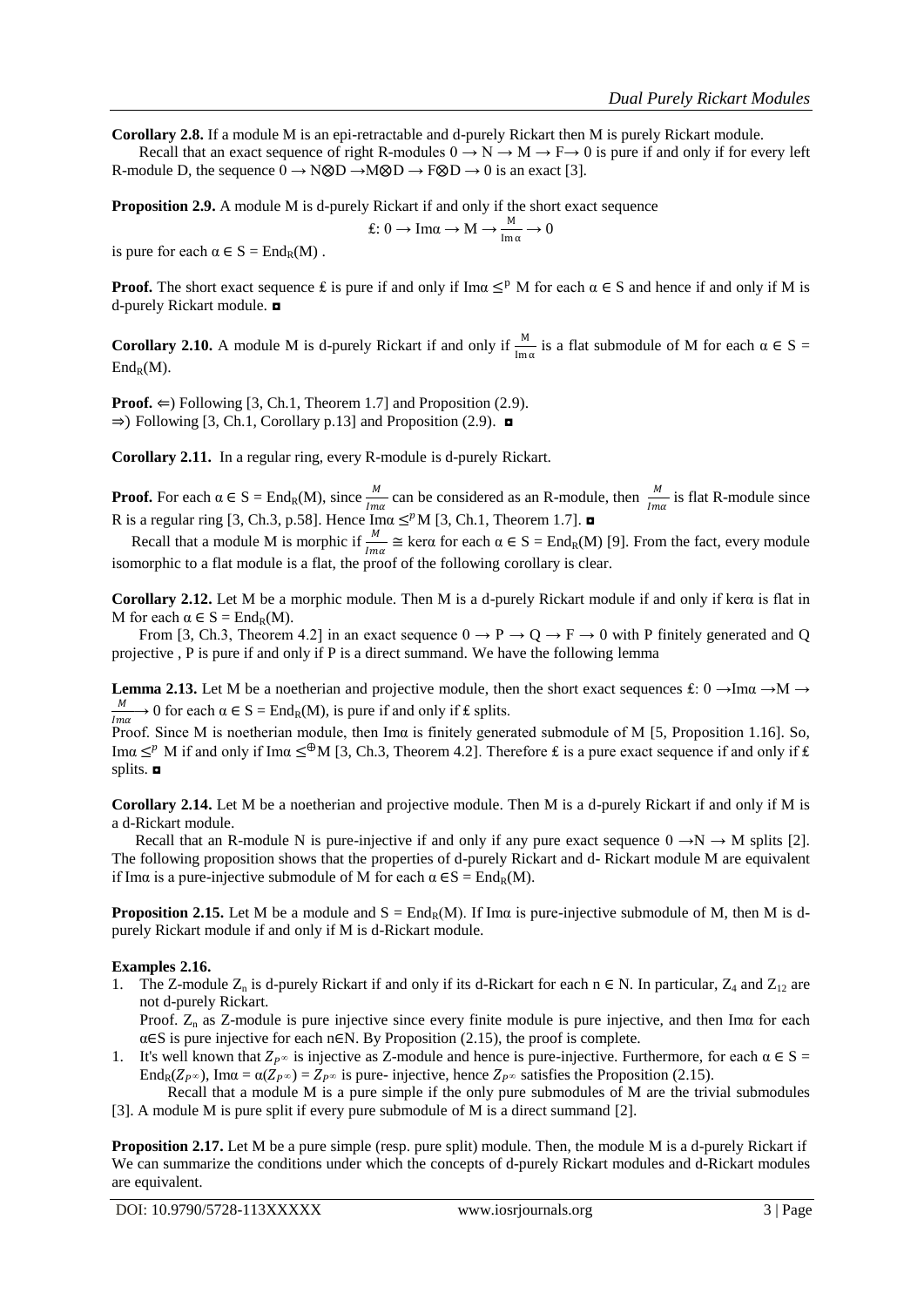**Proposition 2.18.** A module M is d-Rickart if and only if M is d-purely Rickart such that one of the following conditions holds:

- 1.  $\frac{M}{Im\alpha}$  is a flat submodule of M for each  $\alpha \in S = \text{End}_{R}(M);$
- 2. M is a noetherian and projective module;
- 3. M is a pure simple (resp. pure split) module;
- 4. Ima is a pure-injective submodule of M for each  $\alpha \in S = \text{End}_{R}(M)$ .

**Proposition 2.19.** A module M is d-purely Rickart and pure simple if and only if every nonzero endomorphism  $\alpha \in S = \text{End}_{R}(M)$  is an epimorphism and M is pure split.

Proof. It's well known that every pure simple is pure split. Now, Let  $(0 \neq) \alpha \in S = \text{End}_R(M)$ . By hypotheses, M is d-purely Rickart module, then Ima  $\leq^p M$ . But M is a pure simple, so Ima =  $\alpha(M) = M$ . Hence  $\alpha$  is an epimorphism. Conversely, let  $\alpha \in S$ , so  $\alpha(M) = M$ . Hence Im $\alpha \leq^p M$  and then M is d-purely Rickart module. Furthermore, if  $(0\neq)$  N  $\leq^p$  M, then N  $\leq^{\oplus}$  M. Hence  $(0\neq)$  jp  $\in$  S is an epimorphism, where  $\rho$ : M  $\rightarrow$  N is the projection and j: N→M is the injection. But  $M = j\rho(M) = N$ . Therefore, M is pure simple.  $\Box$ 

#### **Remarks 2.20.**

- 1. From the proof of Proposition (2.19), one can show that the condition "pure split" is not necessary to prove M is d-purely Rickart module. For example,  $M = Z_{p^{\infty}}$  as Z-module is d-purely Rickart which is not pure split but every nonzero endomorphism of  $S = End_R(M)$  is an epimorphism.
- 2. There is a d-purely Rickart module not pure simple has a nonzero endomorphism which is not epimorphism. In fact, the Z-module  $Z_6$  is semisimple module and hence is d-purely Rickart module but there is a homomorphism (0≠)  $\alpha$ :  $Z_6 \rightarrow Z_6$  such that  $\alpha(Z_6) = {\overline{0}, \overline{2}, \overline{4}}$  is not epimorphism.

Endomorphism ring of d-purely Rickart module needed not domain. In fact, the Z-module  $\frac{0}{z} \cong \bigoplus Z_{P^{\infty}}$ .

Now,  $\frac{0}{z}$  is d-purely Rickart module since it is d-Rickart [6, Example 2.3]. But End<sub>Z</sub>( $\oplus Z_{P^{\infty}}$ ) has an infinite set of nonzero orthogonal idempotent elements, so  $\text{End}_{\mathbb{Z}}(\bigoplus Z_{P^\infty})$  is not indecomposable ring. Hence  $\text{End}_{\mathbb{Z}}(\bigoplus Z_{P^\infty})$  is not domain.

Endomorphism ring of d-Rickart module is domain if M is an indecomposable [6, Proposition (4.4)]. Here we prove that

**Corollary 2.21.** If M is a d-purely Rickart module and pure simple then  $S = End_R(M)$  is a domain. **Proof.** Suppose that  $\alpha\beta = 0$  for each  $\alpha$  and  $\beta \in S$ . If  $\beta = 0$ , then there is nothing to prove. Suppose  $\beta \neq 0$ , then by Proposition (2.19),  $\beta(M) = M$ . That is  $0 = \alpha \beta(M) = \alpha(M)$ . Thus  $\alpha = 0$ . Therefore S is a domain.  $\alpha$ 

**Corollary 2.22.** Let M be an epi-retractable module. If M is a d-purely Rickart and pure simple module then S  $=$  End<sub>R</sub>(M) is a division ring.

**Proof.** From Proposition (2.19), every nonzero endomorphism of M is an epimorphism. But M is an epiretractable module, so by [3, Corollary 3.6] S is a division ring.

The converse of Corollary (2.21) is not true in general. In fact, the ring of integers Z is domain and hence is pure simple but by (Remarks and examples (2.1(2)), Z is not d-purely Rickart. Also, the Z-module Z is epi-retractable and pure simple which is not d-purely Rickart. One can easily show that  $End_R(Z) \cong Z$  is not division ring. Indeed,  $Z_p \oplus Z_p$  is d-purely Rickart since its semisimple Z-module. But End<sub>Z</sub>( $Z_p \oplus Z_p$ ) is not division ring[6].

Recall that a module M is faithful if and only if  $ann_R(M) = 0$  and M is divisible module if  $M = rM$  for each right nonzero-divisor element  $r \in R$  [12, p.32]. In a domain R, a module M is torsion free whenever mr = 0 then  $r = 0$  for each  $m \in M$  and  $r \in R$  [12, p.34].

**Corollary 2.23.** Let M be a faithful and pure simple module. If M is a d-purely Rickart module, then M is a divisible.

**Proof**. Let  $(0\neq)$  a  $\in$  R and  $\alpha$ : M  $\rightarrow$  M defined by  $\alpha(x) = x$  a for all  $x \in M$ . So,  $\alpha$  is a homomorphism since M faithful, then  $\alpha$  is well-defined. It's clear that Im $\alpha$  = Ma. By Proposition (2.19),  $\alpha$  is an epimorphism and hence  $Ma = Im\alpha = M$ . Therefore M is divisible.  $\Box$ 

**Corollary 2.24.** Let M be an indecomposable faithful module. If M is a d-Rickart module, then M is divisible. It's well known that if a module M is divisible and torsion free over commutative domain then M is an injective module [12, Proposition 2.7, p.34], from this fact and Proposition (2.19),one can prove the following corollary.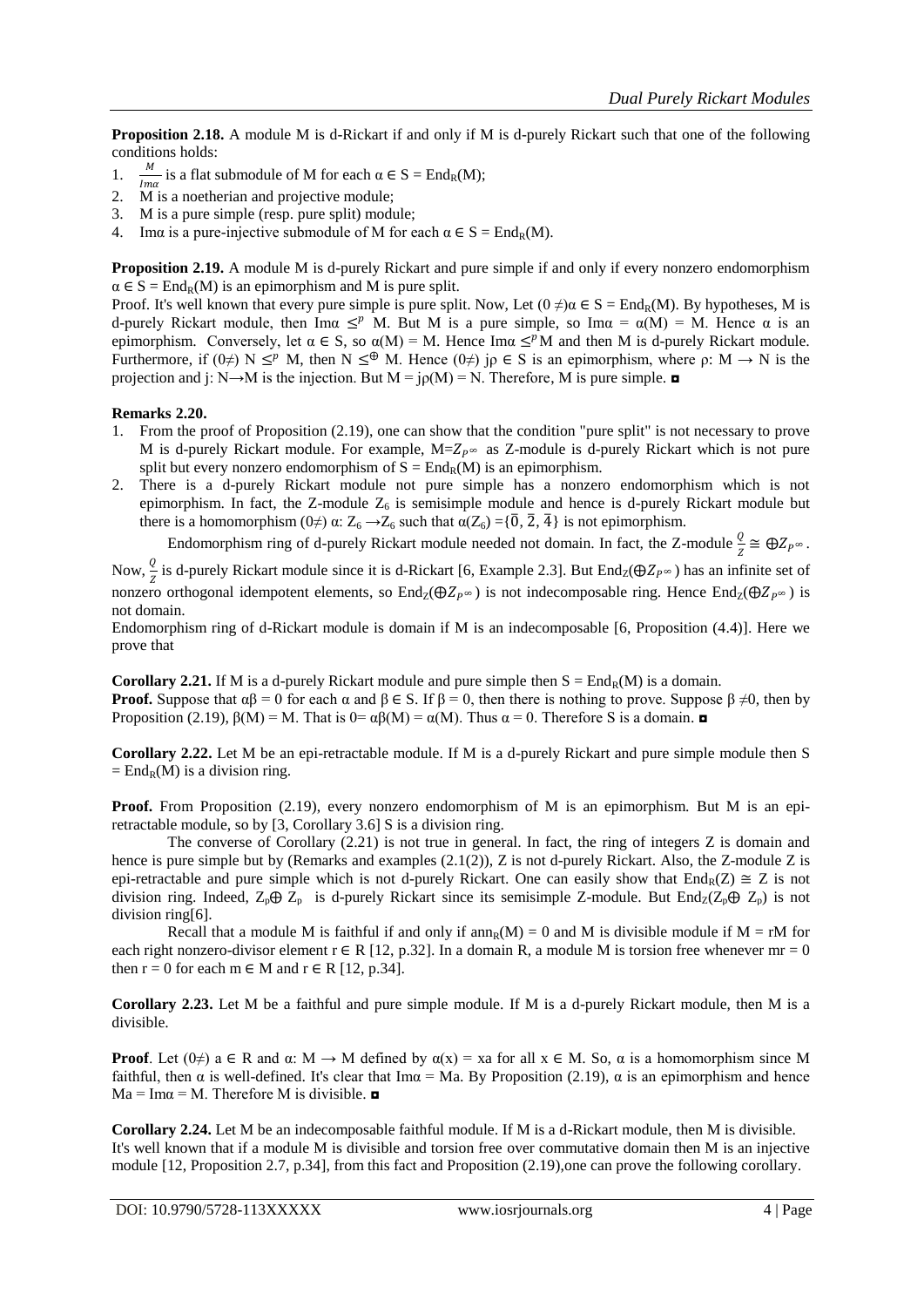**Corollary 2.25**. Let M be a pure simple and torsion free over commutative domain R. If M is a d-purely Rickart module, then M is an injective module.

Note that the Z-module Z is pure simple and torsion free over commutative domain Z but Z is not dpurely Rickart and not injective module, while the Z-module Q is pure simple and torsion free and d-purely Rickart over commutative domain Z, hence it is injective.

The authors in [1] defined the following condition (let us called purely D<sub>2</sub>) for each N  $\leq$  M if  $\frac{M}{N} \cong$ L≤<sup>⊕</sup> M then N ≤<sup>*p*</sup>M. Every purely Rickart module satisfies the purely D<sub>2</sub> condition [1]. Here we will introduce purely  $C_2$  condition which can be considered as a dual concept to purely  $D_2$  condition.

**Definition 2.26**. A module M is said to be satisfying the purely C<sub>2</sub> condition if for any submodule B  $\cong$  A≤<sup>⊕</sup>M then  $B \leq^p M$ .

### **Remark 2.27**.

- 1. The class of all modules satisfies the  $C_2$ -condition contained in the class of the modules which satisfies the purely  $C_2$ -condition.
- 2. Every regular modules satisfies the purely  $C_2$ -condition.
- 3. The Z-module Z does not satisfy the purely C<sub>2</sub> condition. In fact, the Z-submodule  $2Z \cong Z \leq^{\oplus} Z$  but 2Z is not pure in Z.

The following proposition is dual to [1, Proposition 2.12].

**Proposition 2.28.** Every d-purely Rickart module satisfies the purely  $C_2$  condition. The converse is true if Ima  $\cong A \leq^{\oplus} M$  for each  $\alpha \in S = \text{End}_{R}(M)$ .

**Proof.** Let M be a module and A and B are submodules of M. Let  $\alpha : A \to B$  be an isomorphism and  $A \leq^{\oplus} M$ . Then  $\alpha$  can be extended to j $\alpha$  $\beta$ : M  $\rightarrow$  M where  $\rho$ : M  $\rightarrow$  A be the projection and j: B  $\rightarrow$  M be the injection. So Im(j $\alpha$ )  $\leq^p$  M since M is a d-purely Rickart module. But Im(j $\alpha$ a) = j $\alpha$  $(\alpha)$  =  $\alpha$ (A) = B  $\leq^p$ M. So, M satisfies the purely  $C_2$ -condition. The converse is an obvious since every direct summand submodule is pure and by putting Im $\alpha$  = B for each  $\alpha \in S = \text{End}_R(M)$ , the proof is complete.  $\Box$ 

Let M be a module satisfies the condition (\*): for any N≤M if  $\frac{M}{N} \cong L \leq^p M$ , then N≤PM. Then M satisfies the purely  $D_2$  condition.

**Proposition 2.29.** Let M be a module and  $S = \text{End}_R(M)$ . Then the following conditions hold:

1. If M is a d-purely Rickart module satisfies the condition (\*), then M is purely Rickart module.

- 2. If M is a d-Rickart module satisfies the purely  $D_2$ , then M is purely Rickart module.
- 3. If M is a Rickart module satisfies the purely  $C_2$ , then M is d-purely Rickart module.

**Proof.** 1. Let  $\alpha \in S$ , since M is d-purely Rickart module, then Im $\alpha \leq^p M$ . But  $\frac{M}{\ker \alpha} \cong \text{Im}\alpha \leq^p M$ , so by (\*)condition, ker $\alpha$ <<sup>p</sup> M. Hence M is purely Rickart module.

- 2. Similar to proof (1).
- 3. Let  $\beta \in S$ , since M is a Rickart module, then ker $\beta \leq^{\oplus} M$ . Now, Im $\beta \cong \frac{M}{\log n}$  $\frac{M}{\ker \alpha} \cong L \leq^{\bigoplus} M$ , so by purely  $C_2$ condition, Im $\beta \leq^p M$ . Therefore, M is d-purely Rickart module.  $\blacksquare$

At the end of this section, recall that the endomorphism ring of Rickart module is right Rickart [5] and the endomorphism ring of d- Rickart module is left Rickart [6]. Here we give a counter example to show that the endomorphism ring of d-purely Rickart module needed not d-purely Rickart.

**Remark 2.30.** The endomorphism ring of d-purely Rickart needed not be d-purely Rickart.

**Example 2.31.** The Z-module  $Z_{p^{\infty}}$  is d-purely Rickart while the  $S = End_Z(Z_{p^{\infty}})$  is not. In fact, S is the p-adic domain and so is pure simple, if S is d-purely Rickart ring then S is a d-Rickart(Proposition (2.17)). But S is a domain, and hence S is an indecomposable. So S is co-hopfian [6], contradiction, where  $S = End_Z(Z_P \infty)$  is not co-hopfian. Therefore S is not d-purely Rickart ring**.**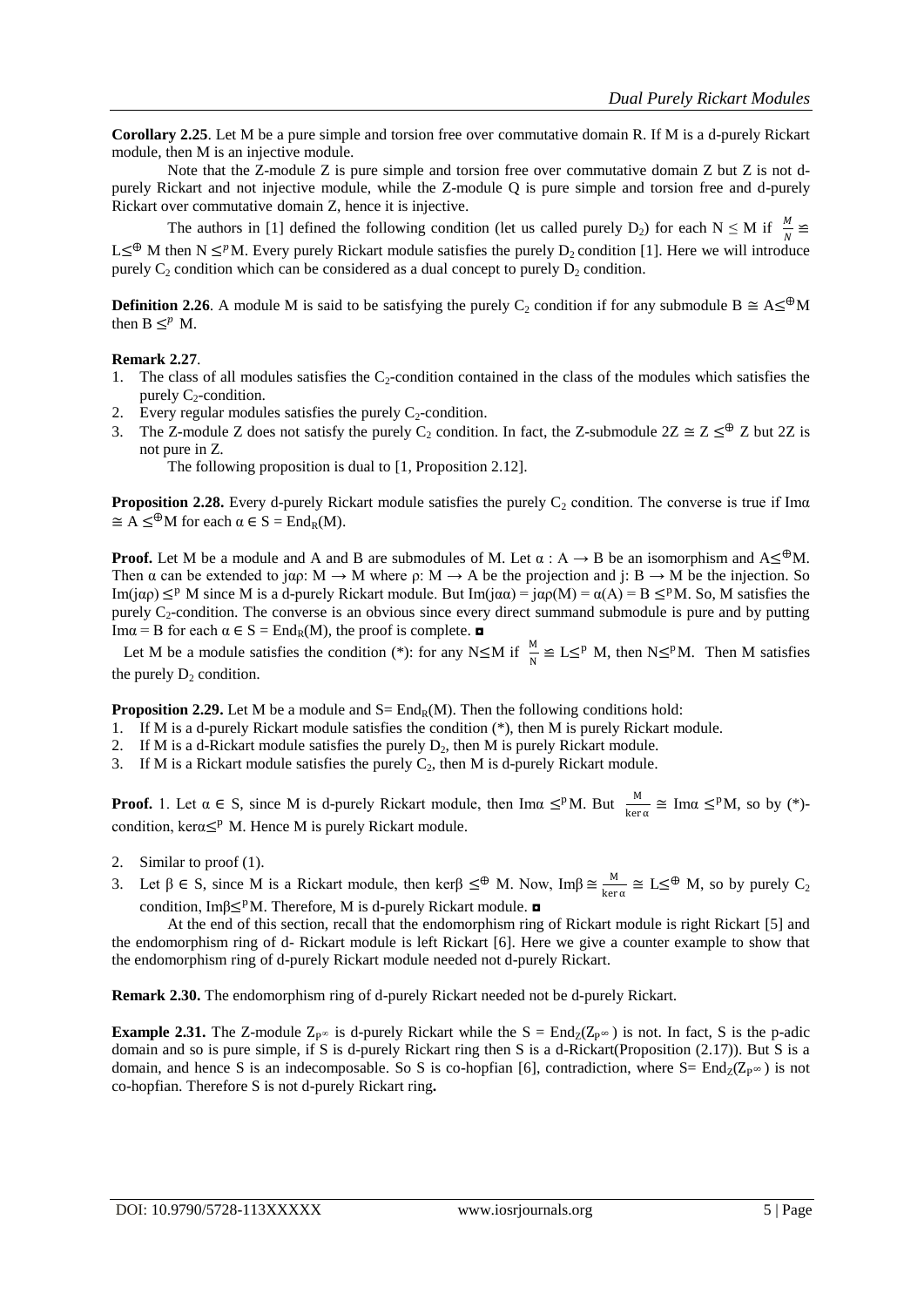## **III. Direct summand and Direct sums of d-purely Rickart Modules**

A submodule of d-purely Rickart module may be not d-purely Rickart in general. The Z-submodule Z of the Z-module Q is not d-purely Rickart while Q is d-purely Rickart module. The following proposition shows that the direct summand of d-purely Rickart module is inherited this property.

**Proposition 3.1.** Every direct summand of d-purely Rickart module is d-purely Rickart module.

**Proof.** Let M =N⊕K be a d-purely Rickart module. Let  $\alpha \in End_R(N)$ , then  $\alpha$  can be extending into  $\beta = \alpha \oplus \{0\}$ and Imβ = Im( $\alpha \oplus \{0\}$ ) = Im $\alpha \oplus \{0\} \leq^p M$  = N $\oplus K$ . So Im $\alpha \leq^p N$  [3, Ch.1, Proposition 1.5]. Therefore N is a dpurely Rickart module. ◘

**Corollary 3.2**. If R is a d-purely Rickart ring, then eR is a d-purely Rickart module for any idempotent element e ∈ R.

The Z-module  $M = Z_2 \oplus Z_2$  is d-purely Rickart module, since M is a semisimple module. In general, the Zmodule  $Z_p \oplus Z_p$  is semisimple for each prime integer p and hence is d-purely Rickart module. But in general, we don't know whether if the direct sums of d-purely Rickart module is a d-purely Rickart. The following proposition gives the condition under which the direct sums of d-purely Rickart module is d-purely Rickart.

**Proposition 3.3.** Let  $M = \bigoplus_{i \in I} M_i$  for arbitrary index set I, i ∈ I. If  $M_i \leq M$ , then M is d-purely Rickart if and only if  $M_i$  is d-purely Rickart for all i $\in$ I.

## **Proof**. ⇒) Following (Proposition (3.1)).

 $\Leftarrow$ ) Let  $\alpha \in S = End_R(M)$ . So  $\alpha = \bigoplus_{i,j \in I} \alpha_{ij}$  where  $\alpha_{ij} : M_j \to M_i$ . Since each of  $M_i$  is d-purely Rickart submodule of M, then  $\text{Im}\alpha_i = \alpha_i(M_i) \leq^p M_i$  for each i∈I. Now, by hypothesis,  $M_i \leq M$  for each i∈I. Then,  $\text{Hom}_R(M_i, M_i) = 0$ for each  $i \neq j$ , i and  $j \in I$  [11]. So,  $\alpha_{ji} = 0$  for  $i \neq j$ ,  $i, j \in I$ . Thus  $\alpha(M) = \bigoplus_{i \in I} \alpha_{ii}(M_i) \leq^p \bigoplus_{i \in I} M_i = M$  [3, Ch.1, Proposition 1.5]. Therefore M is a d-purely Rickart module. ◘

**Proposition 3.4.** Let  ${R_\alpha}_{\alpha \in I}$  be a family of rings where I be an arbitrary index set. Then  $R = \bigoplus_{\alpha \in I} R_\alpha$  is a dpurely Rickart if and only if  $R_{\alpha}$  is a d-purely Rickart ring.

**Proof.** Let  $a = (a_{\alpha}) \in R = \bigoplus_{\alpha \in R} R_{\alpha}$  where  $a_{\alpha} \in R_{\alpha}$  for each  $\alpha \in I$ , then aR is a principle right ideal in R. Since  $R_{\alpha}$ is d-purely Rickart, then the principle right ideal  $a_{\alpha}R_{\alpha} \leq^{p} R_{\alpha}$  for each  $\alpha \in I$  (Proposition 2.3). Since aR =  $\bigoplus_{\alpha\in I}a_\alpha R_\alpha$ , then by [3,Ch.1, Proposition 1.5] a $R = \bigoplus_{\alpha\in I}a_\alpha R_\alpha \leq^p \bigoplus_{\alpha\in I}R_\alpha = R$ . Therefore R is a d-purely Rickart ring. The converse follows (Proposition (3.1)).

**Definition 3.5.** Let M and N be modules. Then M is said to be N-d-purely Rickart (relatively d-purely Rickart to N) if for every homomorphism  $\alpha$ : M $\rightarrow$ N, Im $\alpha \leq^p N$ .

### **Remarks and examples 3.6.**

- 1. A module M is d-purely Rickart if and only if M relatively d-purely Rickart to itself.
- 2. If N is von Neumann regular module, then M is N-d-purely Rickart for any right R- module M.
- 3. If N is Z-simple module, then M is N-d-purely Rickart for any right R-module M. In particular,  $Z_{p^{\infty}}$  and  $Z_{p^n}$  are  $Z_p$ -d-purely Rickart module for all prime integer p and  $n \in \mathbb{R}$  while  $Z_p$  is not  $Z_{p^{\infty}}$  -d-purely Rickart module.
- 4.  $Z_4$  is not d-purely Rickart module (Remarks and examples 2.2), but  $Z_4$  (=  $Z_2$ ) is  $Z_3$ -d-purely Rickart module.
- 5. For any modules M and N, if  $r_H(M) = H$  then M is N-d-purely Rickart, where  $H = Hom_R(M, N)$ . For that: if  $\alpha \in H$ , then  $\alpha \in r_H(M)$ . So  $\alpha(M) = 0$ . Therefore Im $\alpha \leq^p M$ . Since  $\alpha$  is arbitrary, then M is d-purely Rickart module. In particular, its well known that  $Hom_R(Q, Z) = Hom_R(Q, Z_n) = 0$ , then Q as Z-module is Z-dpurely Rickart and Zn-d-purely Rickart.

**Proposition 3.7.** If  $M = M_1 \oplus M_2$  is a d-purely Rickart and  $M_2$  is pure simple where  $M_1$  and  $M_2$  are submodules of M. Then either Hom<sub>R</sub>(M<sub>1</sub>, M<sub>2</sub>) = 0 or for each nonzero homomorphism  $\alpha : M_1 \rightarrow M_2$  is an epimorphism.

**Proof.** Let  $(0\neq)$   $\alpha$  :  $M_1 \rightarrow M_2$  be a homomorphism, then  $j\alpha\rho(M) = \alpha(M_1) \leq^p M$  where  $\rho: M \rightarrow M_1$  be the projection and j:  $M_2 \rightarrow M$  injection. But  $\alpha(M_1) \leq M_2$ , so  $\alpha(M_1) \leq^p M_2[3, Ch.1]$ , Proposition (1.2)]. But  $M_2$  is pure simple, and  $\alpha$  is not zero, then  $\alpha(M_1) = M_2$ . Hence  $\alpha$  is an epimorphism.  $\blacksquare$ 

<sup>6.</sup>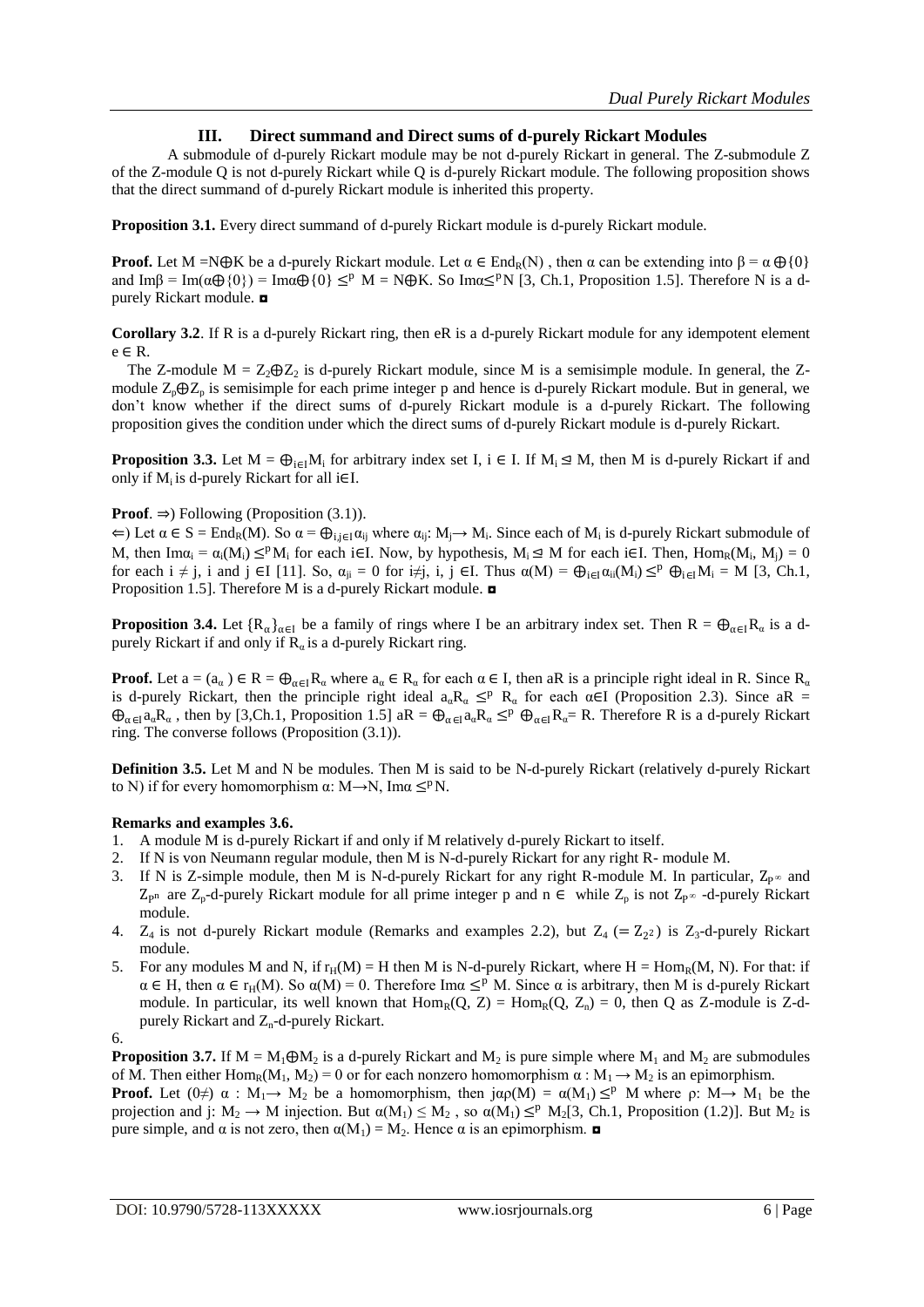**Corollary3.8.** If  $M = M_1 \oplus M_2$  is a d-purely Rickart and M<sub>2</sub> is pure simple. Then M<sub>1</sub> is M<sub>2</sub>-d-purely Rickart. **Proof.** Let  $M = M_1 \oplus M_2$  be a d-purely Rickart module with  $M_2$  pure simple and  $\alpha$ :  $M_1 \rightarrow M_2$  be any homomorphism, then by (Proposition(3.7)) either  $\alpha = 0$  so Im $\alpha = 0 \leq^p M_2$  or  $\alpha$  is an epimorphism. Hence Im $\alpha$  $=M_2 \leq^p M_2$ .

**Proposition 3.9.** Let M and B be modules. Then M is B-d-purely Rickart if and only if for any L  $\leq^{\oplus}$  M and A  $\leq$ B, L is A-d-purely Rickart module.

**Proof.**  $\Leftarrow$ ) Obvious (put  $M = L$  and  $B = A$ ).

 $\Rightarrow$ ) Let  $L \leq^{\oplus} M$ , A $\leq$  B and  $\alpha: L \to A$  be any homomorphism. Hence,  $\alpha \in \text{Hom}_{R}(M, B)$  where  $\rho: M \to L$  be the projection and j: A  $\rightarrow$  B injection map. So  $j\alpha\rho(L) = \alpha(L) \leq^p B$ . But  $\alpha(L) \leq A \leq B$ . Hence  $\alpha(L) \leq^p A$ .

**Corollary 3.10.** For any module M the following conditions are equivalent:

- 1. M is a d-purely Rickart module;
- 2. For any direct summand A and any submodule B of M, A is B-d-purely Rickart module;
- 3. For any pair of summands A and B of M, A is B-d-purely Rickart module;
- 4. M is B-d-purely Rickart module for any direct summand B of M.

**Proof.** (1)  $\Rightarrow$  (2) Follows Proposition (3.9).  $(2) \Rightarrow (3)$  and  $(3) \Rightarrow (4)$  Obvious.  $(4) \Rightarrow (1)$  put M = B. **□** 

**Corollary 3.11.** Let  $M = M_1 \oplus M_2$  be a d-purely Rickart module, then for each homomorphism  $\alpha_{ij}$ :  $M_j \to M_i$ , Im $\alpha_{ii} \leq^p M_i$  for each i,j∈{1,2}.

**Note :** Corollary 3.11 means, if  $M = M_1 \oplus M_2$  be a d-purely Rickart module, then  $M_1$  and  $M_2$  are mutually dpurely purely Rickart modules.

**Proposition 3.12.** Let R be a ring, then the following conditions are equivalent:

- 1. R is a d-purely Rickart ring;
- 2. Every right R-module is d-purely Rickart;
- 3. Every left R-module is d-purely Rickart;
- 4. Every flat R-module is d-purely Rickart;
- 5. Every projective R-module is d-purely Rickart;
- 6. Every free R-module is d-purely Rickart.
- 7.

**Proof.** 1⇒ 2) R is a d-purely Rickart ring if and only if R is regular ring (Corollary (2.4) if and only if every right R-module is regular [3, Ch.3, Theorem (3.1)], then every right R-module is d-purely Rickart (Remarks and examples  $(2.2(1))$ .

 $(2) \Rightarrow (3), (3) \Rightarrow (4), (4) \Rightarrow (5) \text{ and } (5) \Rightarrow (6) \text{ are obvious.}$ 

 $(6) \Rightarrow (1)$  Let J be a principle right ideal in R, so there is an epimorphism  $\alpha$ : A  $\rightarrow$  J where A is a free R-module. Clear that i $\alpha \in \text{Hom}_R(A, R)$ , where i:  $J \to R$  is the inclusion. Now,  $A \oplus R$  is free, so by hypotheses is a d-purely Rickart module. Then by Corollary (3.8),  $J = Im\alpha = Im(i\alpha) \leq^p R$ . Hence by (Proposition 2.3) R is a right dpurely Rickart ring. ◘

It's known that if R is a principle ideal domain and a von Neumann regular ring then R is a field. The following proposition gives a characterization of a field by using d-purely Rickart module.

**Proposition 3.13.** If a ring R is a principle ideal domain, then the following conditions are equivalent:

- 1. All R-modules are d-purely Rickart;
- 2. All finitely generated flat R-modules are d-purely Rickart;
- 3. R is a field.

## **Proof.** (1) $\Rightarrow$ (2) It's clear.

(2)  $\Rightarrow$  (3) Let I = aR be a principle right ideal in R and  $\alpha$ : R  $\rightarrow$  aR such that  $\alpha(r)$  = ar for each r  $\in$  R. Clear that  $\alpha$ is an epimorphism. Now R⨁R is a finitely generated flat R-module. So, by hypothesis, R⨁R is a d-purely Rickart module. Since i $\alpha \in \text{End}_R(R)$ , where i:  $aR \to R$  is the inclusion map, then  $aR = \text{Im}\alpha = \text{Im}(i\alpha) \leq^p R$ (Corollary (3.8)). Hence R is a von Neumann regular ring [3, Ch.3, Theorem 2.1]. Thus R is a principle ideal domain and von Neumann regular ring, then R is field.

3⇒1) Since every field is a von Neumann regular ring, hence is a d-purely Rickart ring, then by (Proposition  $(3.12)$ , the proof is complete.  $\blacksquare$